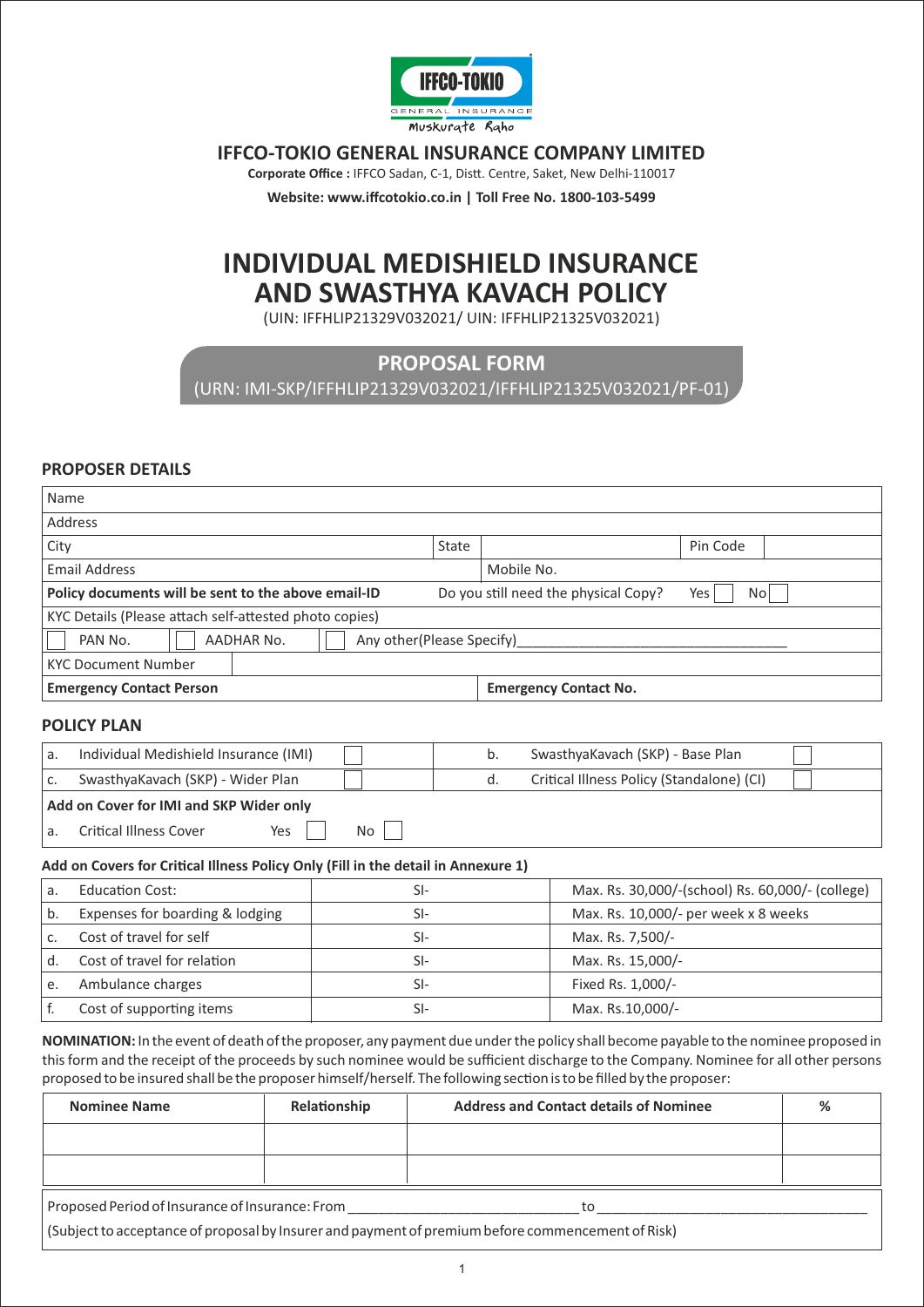#### **DETAILS OF THE PERSONS TO BE INSURED**

| S.No.                                                                                                                                                       | Member 1 | <b>Member 2</b> | Member 3            |
|-------------------------------------------------------------------------------------------------------------------------------------------------------------|----------|-----------------|---------------------|
| Name                                                                                                                                                        |          |                 |                     |
| DOB (DD/MM/YY)                                                                                                                                              |          |                 |                     |
| Gender                                                                                                                                                      |          |                 |                     |
| Relationship With The Proposer                                                                                                                              |          |                 |                     |
| Occupation                                                                                                                                                  |          |                 |                     |
| Sum Insured*                                                                                                                                                |          |                 |                     |
| Fresh / ITGI Renewal / Portability/<br>Migration(Fill details in<br>Annexure-2)                                                                             |          |                 |                     |
| No. Of Years Of Continuous<br>Coverage                                                                                                                      |          |                 |                     |
| Have You Suffered From Any<br>Disease/ Prolonged Ailment/<br>Disablement/ Suffered In Past<br>(Please Mark As Yes/No)<br>(Fill details in Annexure-3 and 4) |          |                 |                     |
| S.No.                                                                                                                                                       | Member 4 | Member 5        | Member <sub>6</sub> |
| Name                                                                                                                                                        |          |                 |                     |
| DOB (DD/MM/YY)                                                                                                                                              |          |                 |                     |
| Gender                                                                                                                                                      |          |                 |                     |
| Relationship With The Proposer                                                                                                                              |          |                 |                     |
| Occupation                                                                                                                                                  |          |                 |                     |
| Sum Insured*                                                                                                                                                |          |                 |                     |
| Fresh / ITGI Renewal / Portability/<br>Migration(Fill details in<br>Annexure-2)                                                                             |          |                 |                     |
| No. Of Years Of Continuous<br>Coverage                                                                                                                      |          |                 |                     |
| Have You Suffered From Any<br>Disease/ Prolonged Ailment/<br>Disablement/ Suffered In Past<br>(Please Mark As Yes/No)<br>(Fill details in Annexure-3 and 4) |          |                 |                     |
| (* For Floater Policy mention sum insured against any one member.)                                                                                          |          |                 |                     |
| If it is ITGI Renewal, whether there is change in term/Sum Insured                                                                                          |          | Yes<br>No       |                     |

| Whether any Insurance company (including IFFCO TOKIO) has declined to accept the proposal of any of the members earlier? If Yes, |
|----------------------------------------------------------------------------------------------------------------------------------|
| please provide details.                                                                                                          |
|                                                                                                                                  |

Do you want to opt for Automatic Reinstatement of Sum Insured in the event of a claim? If, Yes, applicable premium at short period rates would be deducted from the claim amount due to you. This reinstated sum will not be available for the same hospitalization. It will be available for treatment (other than certain chronic diseases) including the same illness or disease but separate independent case of hospitalization which are not case of relapse within 45 days of first hospitalization. Please contact the agent / our office for further details:  $Yes \tNo$ 

#### **DECLARATION**

- 1. I hereby declare, on my behalf and on behalf of all persons proposed to be insured, that the above statements, answers and/or particulars given by me are true and complete in all respects to the best of my knowledge and that I am authorized to propose on behalf of these other persons.
- 2. I understand that the information provided by me will form the basis of the insurance policy, is subject to the Board approved underwriting policy of the insurer and that the policy will come into force only after full payment of the premium chargeable.
- 3. I further declare that I will notify in writing any change occurring in the occupation or general health of the life to be insured/proposer after the proposal has been submitted but before communication of the risk acceptance by the company.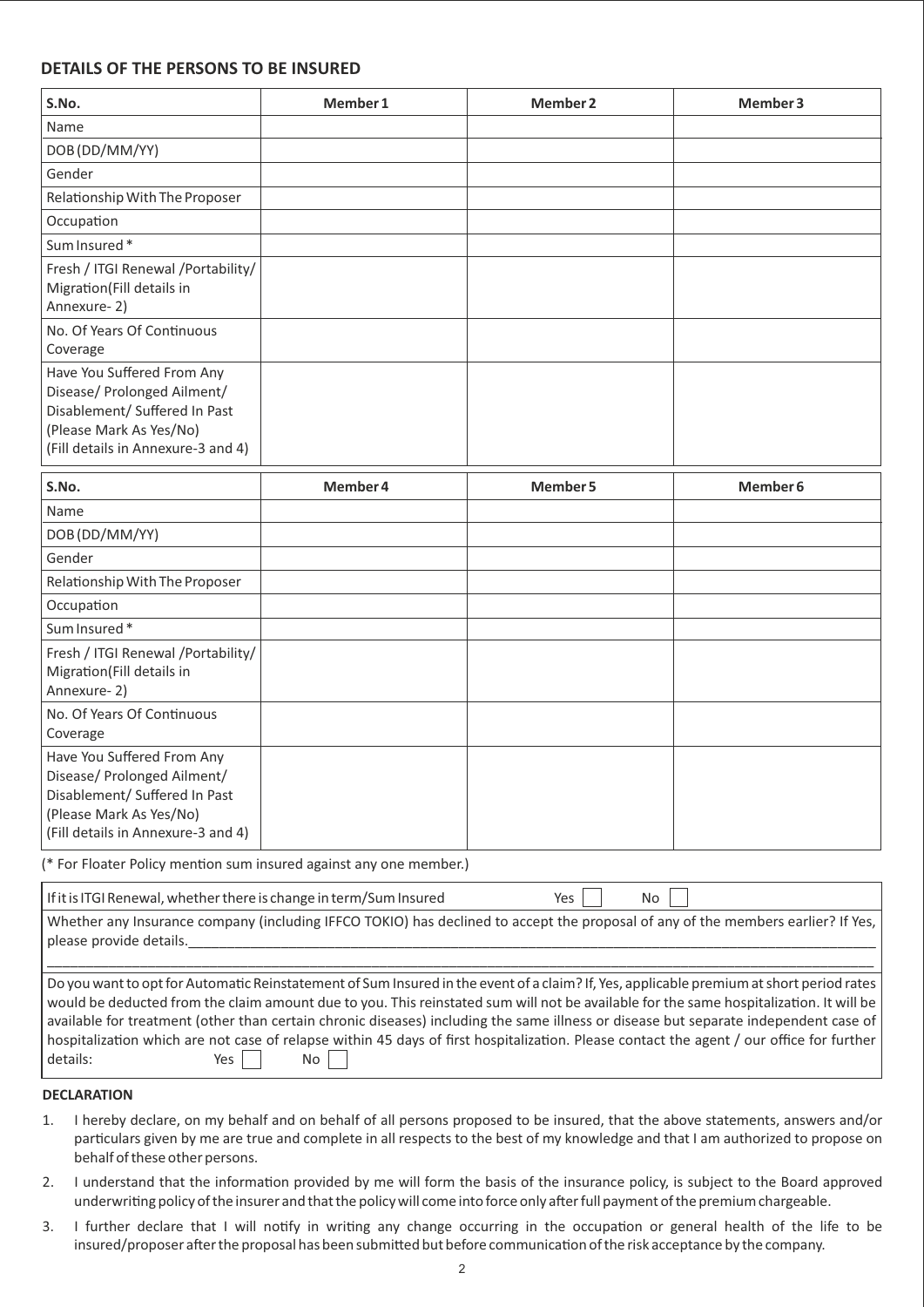- 4. I declare that I consent to the company seeking medical information from any doctor or hospital who/which at anytime has attended on the person to be insured/proposer or from any past or present employer concerning anything which affects the physical or mental health of the person to be insured/proposer and seeking information from any insurer to whom an application for insurance on the person to be insured /proposer has been made for the purpose of underwriting the proposal and/or claim settlement.
- 5. I authorize the company to share information pertaining to my proposal including the medical records of the insured/proposer for the sole purpose of underwriting the proposal and/or claims settlement and with any Governmental and/or Regulatory authority.

I, hereby declare and warrant that the above statements are true and complete. I agree that this proposal shall form the basis of the contract should the insurance be effected. If after the insurance is affected, it is found that the statements, answers or particulars stated in the proposal form and its questionnaires are incorrect or untrue in any respect, the insurance company shall incur no liability under this insurance.

I have read the prospectus/sales literature and am willing to accept the coverage subject to the terms, conditions and exceptions prescribed by the insurance company therein. The policy Coverage and exclusions, Rates, terms & Conditions have been explained to me in my language and have been understood by me.

Date Signature of Proposer: Same Signature of Proposer: Signature of the witness

Place: Name of Proposer: Name and address of the witness

#### **NOTE:**

Insurance Company reserves the right to seek additional information, diagnostic reports, Certificate from a doctor etc any time before the acceptance of the proposal / inception of cover.

\_\_\_\_\_\_\_\_\_\_\_\_\_\_\_\_\_\_\_\_\_\_\_ \_\_\_\_\_\_\_\_\_\_\_\_\_\_\_\_\_\_\_\_\_\_\_

\_\_\_\_\_\_\_\_\_\_\_\_\_\_\_\_\_\_\_\_\_\_\_ \_\_\_\_\_\_\_\_\_\_\_\_\_\_\_\_\_\_\_\_\_\_\_

- Company will reimburse 50% of the cost of prescribed tests, in case the proposal is accepted.
- Acceptance of the proposal is purely at the discretion of Insurance Company.
- Insurance company may accept the proposal at revised terms and / or rates. In such case the Insured reserves the right to decline before commencement of policy.
- Insured has a free-look period of 15 days from the inception of the policy subject to the guidelines of IRDA.
- Submission of this proposal does not entail the proposer any rights. The liability of the insurer commences only after the proposal is accepted by the Insurer, payment of premium before commencement of risk and/or the date of inception of risk mentioned in the policy (whichever is later).

#### **SECTION 41 OF THE INSURANCE ACT 1938**

#### **PROHIBITION OF REBATES**

Payment of rebates is expressly prohibited under Section 41 of the Insurance Act, 1938.

- 1. No person shall allow or offer to allow either directly or indirectly as an inducement to any person to take or renew or continue an insurance in respect of any kind of risk relating to lives or property in India, any rebate of the whole or part of the commission payable or any rebate of the premium shown on the policy, nor shall any person taking out or renewing or continuing a policy accept any rebate, except such rebate as may be allowed in accordance with the published prospectus or tables of the Insurer. Provided that acceptance by an insurance agent of commission in connection with a policy of life insurance taken out by himself on his own life shall not be deemed to be acceptance of a rebate of premium within the meaning of this sub section if at the time of such acceptance the insurance agent satisfies the prescribed conditions establishing that he is a bona fide insurance agent employed by the insurer.
- 2. Any person making default in complying with the provisions of this section shall be liable for a penalty which may extend to ten Lakh rupees."

#### **AGENT'S DECLARATION**

I, \_\_\_\_\_\_\_\_\_\_\_\_\_\_\_\_\_\_\_\_\_\_\_\_\_\_\_\_\_\_\_\_\_\_\_\_\_\_\_\_\_\_\_\_\_\_\_\_\_\_\_\_\_\_\_\_(Full Name) in the capacity of Insurance Advisor/ Specified Person of the Corporate Agent/Authorized employee of the Broker/Relationship Officer, do hereby declare that I have explained (in vernacular/local language as well) to the proposer all the contents of this Proposal Form including the nature of the question(s), statement(s), information and response(s) submitted by him/her. Any detail submitted through this proposal form will be considered as the basis of the Contract of Insurance between the Insurer and the Proposer, subject to the acceptance of the proposal. I have further explained that in case of any untrue statement(s)/information/misrepresentation is/are contained in this Proposal Form/including addendum(s), affidavits, statements, submissions, furnished/to be furnished, the Company shall have the right to reject the proposal or limit benefits under the policy at its sole discretion. Also, in case of non-disclosure of any material fact, the policy issued to his/her favor based on the Proposal form may be treated by the Company as null and void and all premiums paid under the Policy may be forfeited by the company.

Signature of the Advisor/Corporate Agent/Broker/Relationship Officer) \_\_

License No. and Agency Code/Broker Code/ Employee No.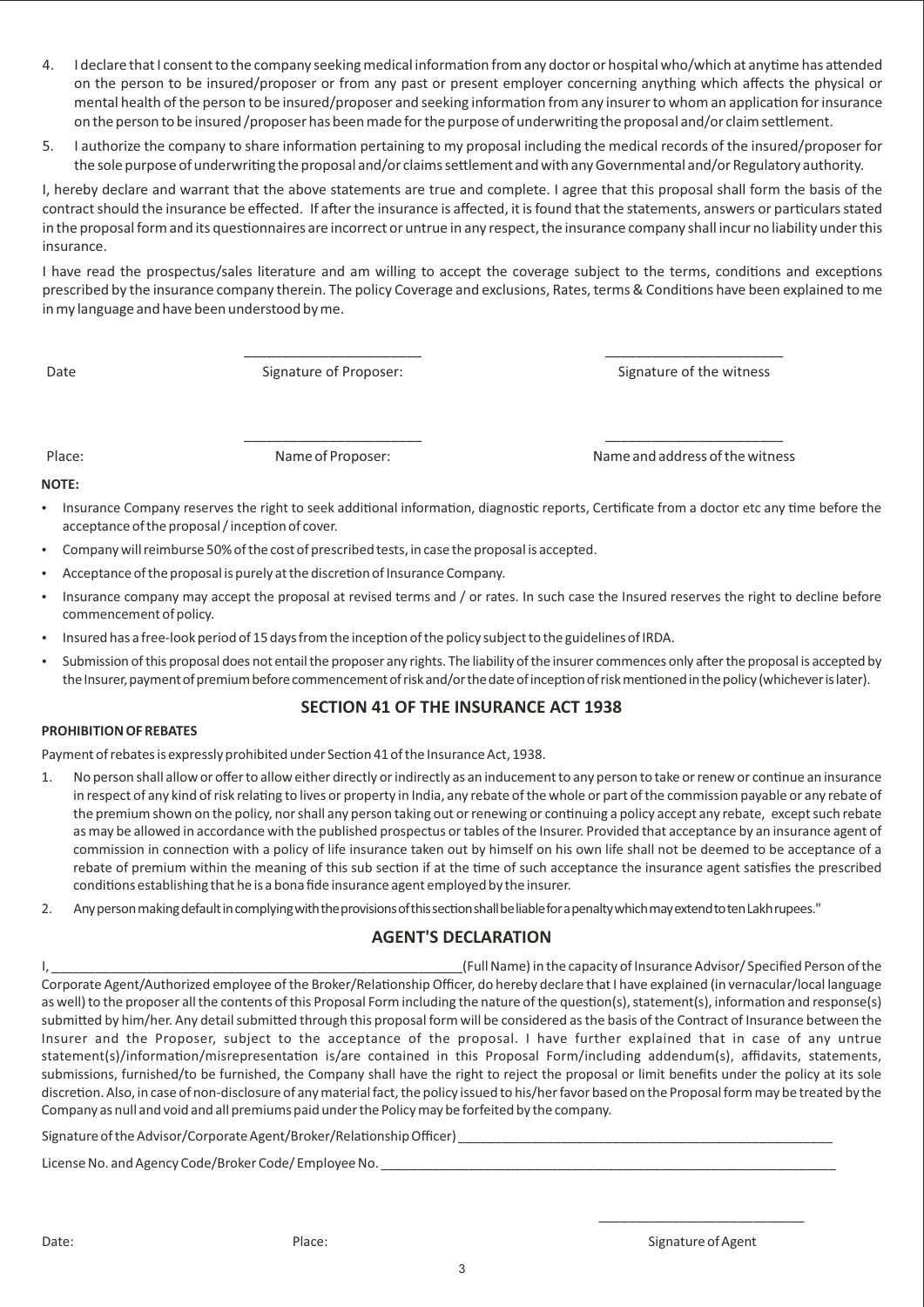## **ADD PAYMENT DETAILS (PLEASE FILL DETAILS IN ANNEXUR)**

| <b>For Office Use Only</b>                                      | <b>OFFICE CODE:</b>                       |
|-----------------------------------------------------------------|-------------------------------------------|
| <b>Checklist:</b>                                               |                                           |
| Date of Acceptance:                                             |                                           |
| <b>Medical Reports attached</b><br>Yes<br>No                    |                                           |
| Approving Authority (SBU/ Regional Office/<br>Corporate Office) |                                           |
| Approval /E-mail Approval attached<br>Yes<br>No                 |                                           |
|                                                                 |                                           |
|                                                                 |                                           |
| Name of the Accepting Officer                                   | <b>Signature of the Accepting Officer</b> |

## **ANNEXURE 1:**

#### **If education cost cover is required, please fill in the below table**

| Name of the          | Age | Which class/ semester |             | <b>Annual expenses</b> |         |                                   |                |
|----------------------|-----|-----------------------|-------------|------------------------|---------|-----------------------------------|----------------|
| <b>Insured Child</b> |     | he/she is studying    | <b>Fees</b> | Boarding/<br>Lodging   | Library | <b>Examination</b><br><b>Fees</b> | <b>Insured</b> |
|                      |     |                       |             |                        |         |                                   |                |
|                      |     |                       |             |                        |         |                                   |                |
|                      |     |                       |             |                        |         |                                   |                |

#### **ANNEXURE 2:**

Details of present/previous medical insurance like Individual or Group Mediclaim, Cancer Policy, Critical Illness or any other Policy for any of the Insured Person. (Please use additional sheets if required)

| S.No.                                                           | Member 1 | Member 2 | Member 3 | Member 4 |
|-----------------------------------------------------------------|----------|----------|----------|----------|
| Name of Insured Person                                          |          |          |          |          |
| Policy No.                                                      |          |          |          |          |
| <b>Type of Policy (Group/Retail/Others)</b>                     |          |          |          |          |
| Name of Insurance Co.                                           |          |          |          |          |
| <b>Sum Insured</b>                                              |          |          |          |          |
| <b>Period of Insurance From</b>                                 |          |          |          |          |
| Period of Insurance To                                          |          |          |          |          |
| <b>Cumulative Bonus, if any</b>                                 |          |          |          |          |
| Do you want to merge Cumulative<br>bonus with Sum Insured (Y/N) |          |          |          |          |

Note: Please attach a photocopy of the expiring Policy or current Renewal Notice for Portability

#### **ANNEXURE 3:**

Details of Insurance claims lodged in the past. (Please use additional sheets if required)

| S. No. | <b>Name of Insured</b><br>Person | <b>Policy No</b> | Date of claim | Nature and<br><b>Description of claim</b> | <b>Amount</b><br>of claim |
|--------|----------------------------------|------------------|---------------|-------------------------------------------|---------------------------|
|        |                                  |                  |               |                                           |                           |
|        |                                  |                  |               |                                           |                           |
|        |                                  |                  |               |                                           |                           |
|        |                                  |                  |               |                                           |                           |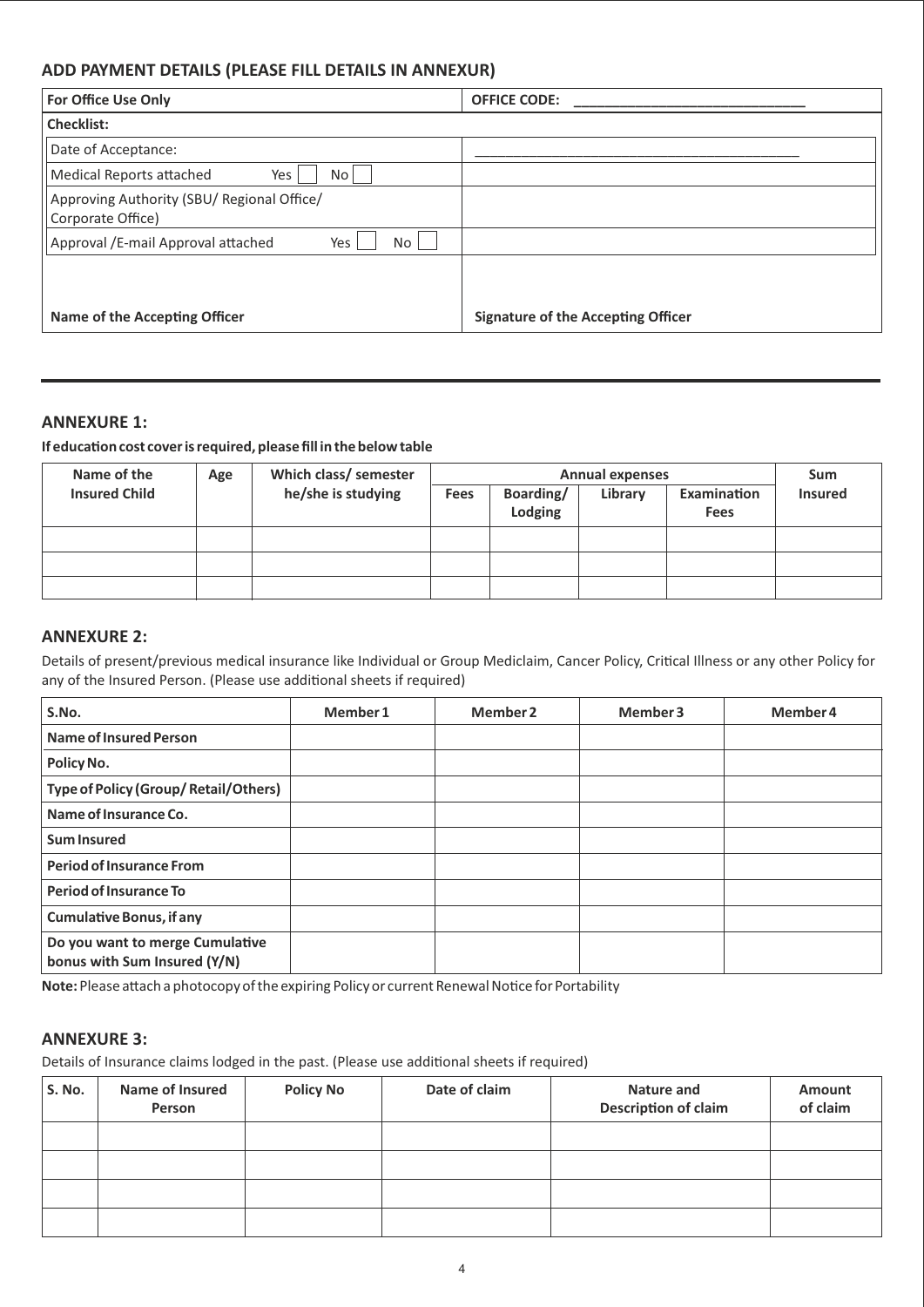# **ANNEXURE 4:**

4.1 **Medical History:** Please tick if the answer is YES (to be filled for each member separately):

|      | Section A : Have any of the persons proposed to be insured ever suffered from/<br>are currently suffering from any of the following : | <b>Member Name</b> |
|------|---------------------------------------------------------------------------------------------------------------------------------------|--------------------|
| i.   | High or low blood pressure                                                                                                            |                    |
| ii.  | <b>Diabetes</b>                                                                                                                       |                    |
| iii. | Chest pain, Ischemic heart disease or any other Heart disorder, Valve Related Disorder                                                |                    |
| iv.  | Arthritis, Spondylosis or any other disorder of the muscle/bone/joint like ligament/<br>meniscus tear etc.                            |                    |
| v.   | DUB, Fibroid, Cyst/Fibro adenoma or any other Gynaecological/Breast disorder                                                          |                    |
| vi.  | Asthma / COPD or any other lung/Breathing disorder                                                                                    |                    |
| vii. | Tuberculosis                                                                                                                          |                    |
|      | viii. Ulcer (stomach/duodenal), hepatitis, cirrhosis or any other Digestive or Liver/<br>Gall bladderDisorder                         |                    |
| ix.  | Renal failure, Kidney /ureteric stone or any other Kidney/Urinary tract or Prostate disorder                                          |                    |
| x.   | Dizziness, Stroke, Epilepsy(fits), Paralysis or other brain/ nervous system disorder/<br>Multiple Sclerosis                           |                    |
| xi.  | Thyroid disorder or any other endocrine disorder                                                                                      |                    |
| xii. | Tumor-benign or malignant, any ulcer/growth/cyst /mass or cancer                                                                      |                    |
|      | xiii. Diseases of the Nose/Ear/Throat/Teeth/ Eye (please mention Diopters for refractive errors                                       |                    |
|      | xiv. HIV/AIDS or sexually transmitted diseases or any immune system disorder                                                          |                    |
| XV.  | Anaemia, Leukaemia or any other blood/lymphatic system disorder                                                                       |                    |
|      | xvi. Psychiatric/Mental illnesses or Sleep disorder                                                                                   |                    |
|      | xvii. Any Congenital / Genetic disorders                                                                                              |                    |
|      | xviii. Undertaken any surgery or a surgery been advised in the last 10 years or is a surgery<br>still pending                         |                    |
|      | xix. Undertaken any lab/blood tests, imaging tests viz. scans/MRI in the last 5 years                                                 |                    |
| XX.  | Been under any regular medication (self/ prescribed)                                                                                  |                    |
|      | xxi. Any other ailment / injury / sickness for which underwent treatment or<br>undergoing /contemplating                              |                    |
|      | xxii. Any type of organ transplanted                                                                                                  |                    |

#### 4.2 If your answer is YES, to any of the questions above, please provide details in the Table given below (Please use additional sheets if required)

| S. No. | Name of the person<br>to be insured | Name of disease/<br>injury | Treatment/medication<br>received /receiving | Name of the<br><b>Treating Doctor</b> | <b>Since When</b> | <b>Whether fully</b><br>cured? |
|--------|-------------------------------------|----------------------------|---------------------------------------------|---------------------------------------|-------------------|--------------------------------|
|        |                                     |                            |                                             |                                       |                   |                                |
|        |                                     |                            |                                             |                                       |                   |                                |
|        |                                     |                            |                                             |                                       |                   |                                |

# **ANNEXURE 5:**

| <b>PAYMENT DETAILS:</b> |      |               |        |                     |  |
|-------------------------|------|---------------|--------|---------------------|--|
| Mode of payment.        |      | <b>CHEQUE</b> | DD No. | Transaction ID.     |  |
| Bank                    | Date |               |        | Rs. (Including Tax) |  |

| <b>BANK DETAILS TO RECEIVE PAYMENT FROM INSURER</b> |  |                       |  |  |  |
|-----------------------------------------------------|--|-----------------------|--|--|--|
| Payee Name                                          |  |                       |  |  |  |
| Account No.                                         |  | IFSC/NEFT/RTGS Code:  |  |  |  |
| Bank Name:                                          |  | <b>Branch Address</b> |  |  |  |